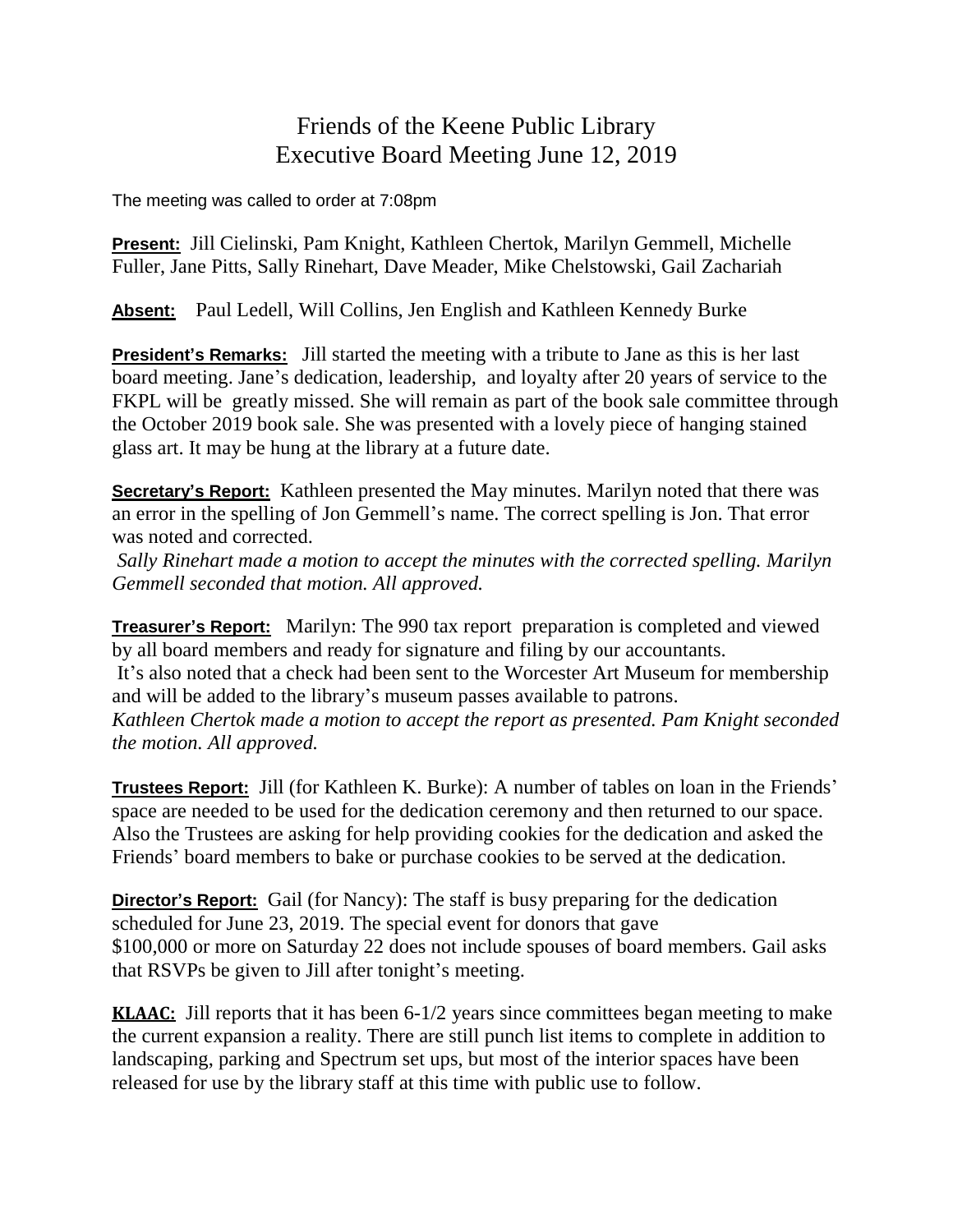Jane notes that the donor wall was delivered and installation will begin tomorrow and be in place by the dedication on June 23. She also mentioned that donors that gave \$100,000 or more will have a room named in their honor, and that a publicity piece will appear in The Sentinel.

Pam reports that the celebration committee is busy finishing plans for the dedication, including publicity and brochures, the touring schedule at the event, set up needs, refreshments and the various performances that will occur.

Jill notes the Friends contribution to the time capsule includes a letter and old and new copies of our newsletters .

**Book Sale Committee:** Kathleen: The book sale committee's next planning meeting is on 6/18. The bin donation transporters have been doing a great job in daily moving of donations from the lobby to the Friends' space. The 12 tables are on order for the space and should arrive within a month. A schedule of monthly sorting/pricing days has been established and will start on Thursday 7/18, then 8/15, 9/19 with the possibility of another added before the October sale beginning on 10/18. Any board members that can help on those days is appreciated. The plan is also to reestablish, for any volunteers interested, the ability to go to the Friends' space on their own time to sort and price.

**Membership:** Sally: A draft has been prepared and will be emailed to the board members for any suggestions or changes. The goal is to have it mailed out by mid July. Also ready is the bookmark designed by Jen that will go out with each letter that lists various museum passes available through the library.

**Newsletter Committee:** Pam: The summer newsletter is going to the printer tomorrow and will be sent out next Monday. Pam will be working with Jen to transition the newsletter preparation for fall.

**Other Business:** Jill reminds the board that over the summer break electronic voting will work.

Jane presented a funding request to pay for framing a photo and letter written by Katharine Heberton's grandnieces that will be placed in the entrance to Heberton Hall. An estimate for matting and framing using archival glass was provided by Indian King Framers for \$226.50.

*Pam Knight made a motion to spend \$226.50 for the framing. Michelle Fuller seconded the motion. All approved.*